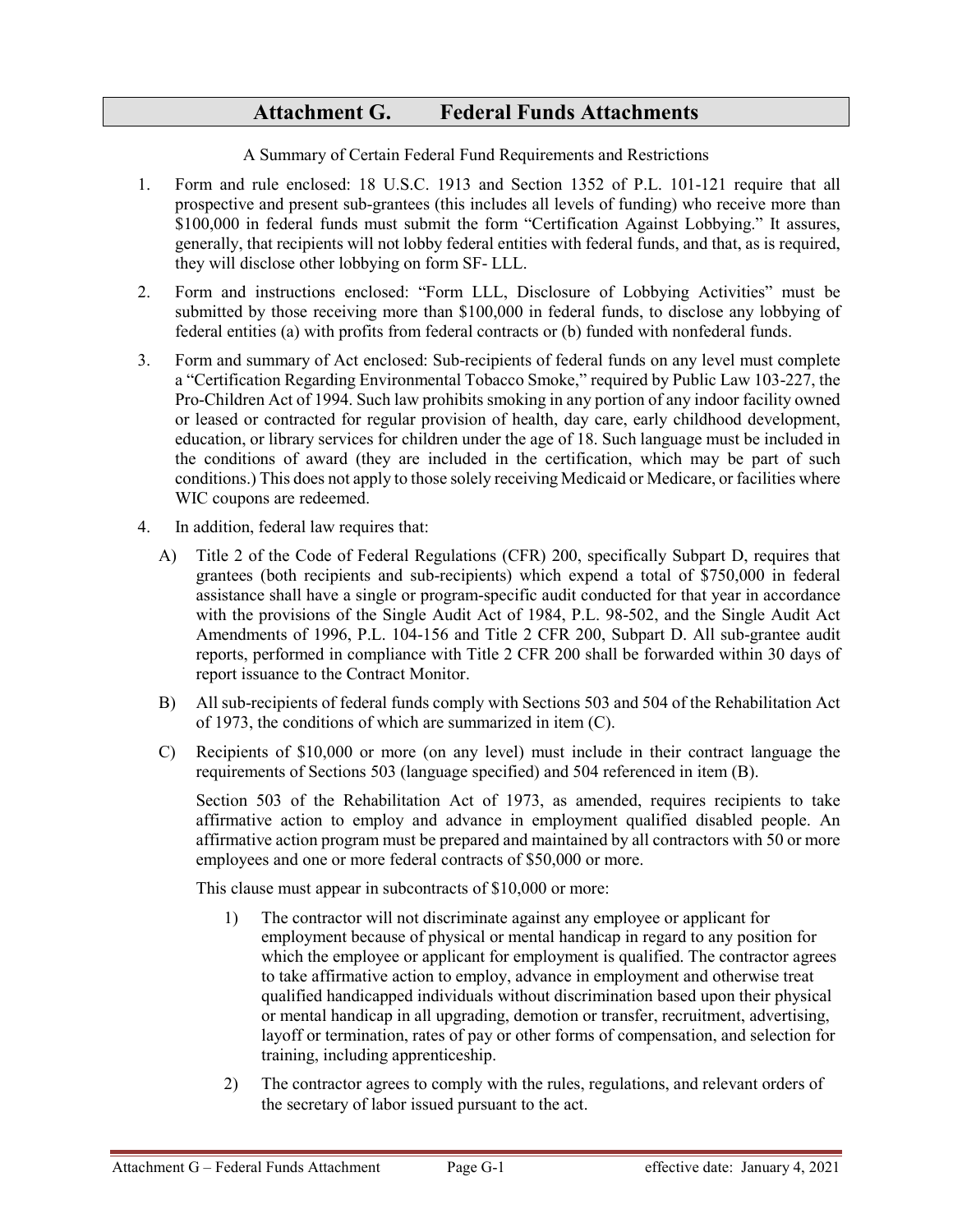- 3) In the event of the contractor's non-compliance with the requirements of this clause, actions for non-compliance may be taken in accordance with the rules, regulations and relevant orders of the secretary of labor issued pursuant to the act.
- 4) The contractor agrees to post in conspicuous places, available to employees and applicants for employment, notices in a form to be prescribed by the director, provided by or through the contracting office. Such notices shall state the contractor's obligation under the law to take affirmative action to employ and advance in employment qualified handicapped employees and applicants for employment, and the rights of applicants and employees.
- 5) The contractor will notify each labor union or representative of workers with which it has a collective bargaining agreement or other contract understanding, that the contractor is bound by the terms of Section 503 of the Rehabilitation Act of 1973, and committed to take affirmative action to employ and advance in employment physically and mentally handicapped individuals.
- 6) The contractor will include the provisions of this clause in every subcontract or purchase order of \$10,000 or more unless exempted by rules, regulations, or orders of the [federal] secretary issued pursuant to Section 503 of the Act, so that such provisions will be binding upon each subcontractor or vendor. The contractor will take such action with respect to any subcontract or purchase order as the director of the Office of Federal Contract Compliance Programs may direct to enforce such provisions, including action for non-compliance.

Section 504 of the Rehabilitation Act of 1973, as amended (29 U.S.C. Sec. 791 et seq.) prohibits discrimination on the basis of handicap in all federally assisted programs and activities. It requires the analysis and making of any changes needed in three general areas of operation- programs, activities, and facilities and employment. It states, among other things, that:

*Grantees that provide health ... services should undertake tasks such as ensuring emergency treatment for the hearing impaired and making certain that persons with impaired sensory or speaking skills are not denied effective notice with regard to benefits, services, and waivers of rights or consents to treatments.*

- D) All sub-recipients comply with Title VI of the Civil Rights Act of 1964 that they must not discriminate in participation by race, color, or national origin.
- E) All sub-recipients of federal funds from SAMHSA (Substance Abuse and Mental Health Services Administration) or NIH (National Institute of Health) are prohibited from paying any direct salary at a rate more than Executive Level II of the Federal Executive pay scale, per year. (This includes, but is not limited to, sub-recipients of the Substance Abuse Prevention and Treatment and the Community Mental Health Block Grants and NIH research grants.)
- F) There may be no discrimination on the basis of age, according to the requirements of the Age Discrimination Act of 1975.
- G) For any education program, as required by Title IX of the Education Amendments of 1972, there may be no discrimination on the basis of sex.
- H) For research projects, a form for Protection of Human Subjects (Assurance/ Certification/ Declaration) should be completed by each level funded, assuring that either: (1) there are no human subjects involved, or (2) an Institutional Review Board (IRB) has given its formal approval before human subjects are involved in research. [This is normally performed during the application process rather than after the award is made, as with other assurances and certifications.]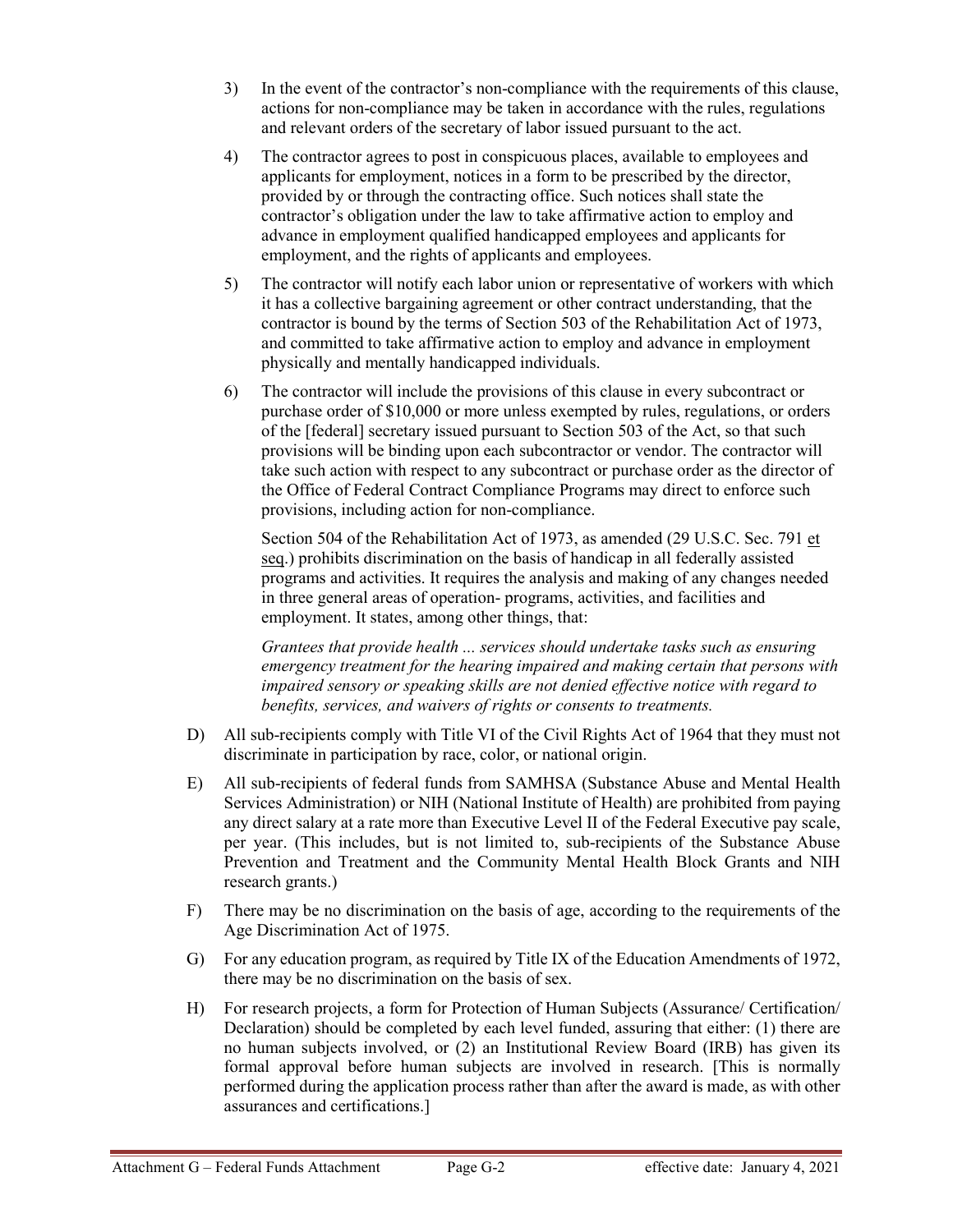- I) In addition, there are conditions, requirements, and restrictions which apply only to specific sources of federal funding. These should be included in your grant/contract documents when applicable.
- J) National Defense Authorization Act of 2019 (NDAA). The NDAA prohibits the use of federal funds to cover the cost of equipment, services, or systems that use covered telecommunications equipment or services as a substantial or essential component of any system or critical technology as part of any system. Section 889 of the NDAA defines "covered telecommunications or services" to mean telecommunications and video surveillance equipment or services produced by Huawei Technologies Company, ZTE Corporation, Hytera Communications Corporation, Hangzhou Hikvision Digital Technology Company, or Dahua Technology Company (or any subsidiary or affiliate of such entities). "Covered telecommunications equipment or services" also includes telecommunications or video surveillance equipment or services provided by an entity that the Secretary of Defense, in consultation with the Director of the National Intelligence or the Director of the Federal Bureau of Investigation, reasonably believes to be an entity that is owned or controlled by the government of a covered foreign country, i.e. The Republic of China.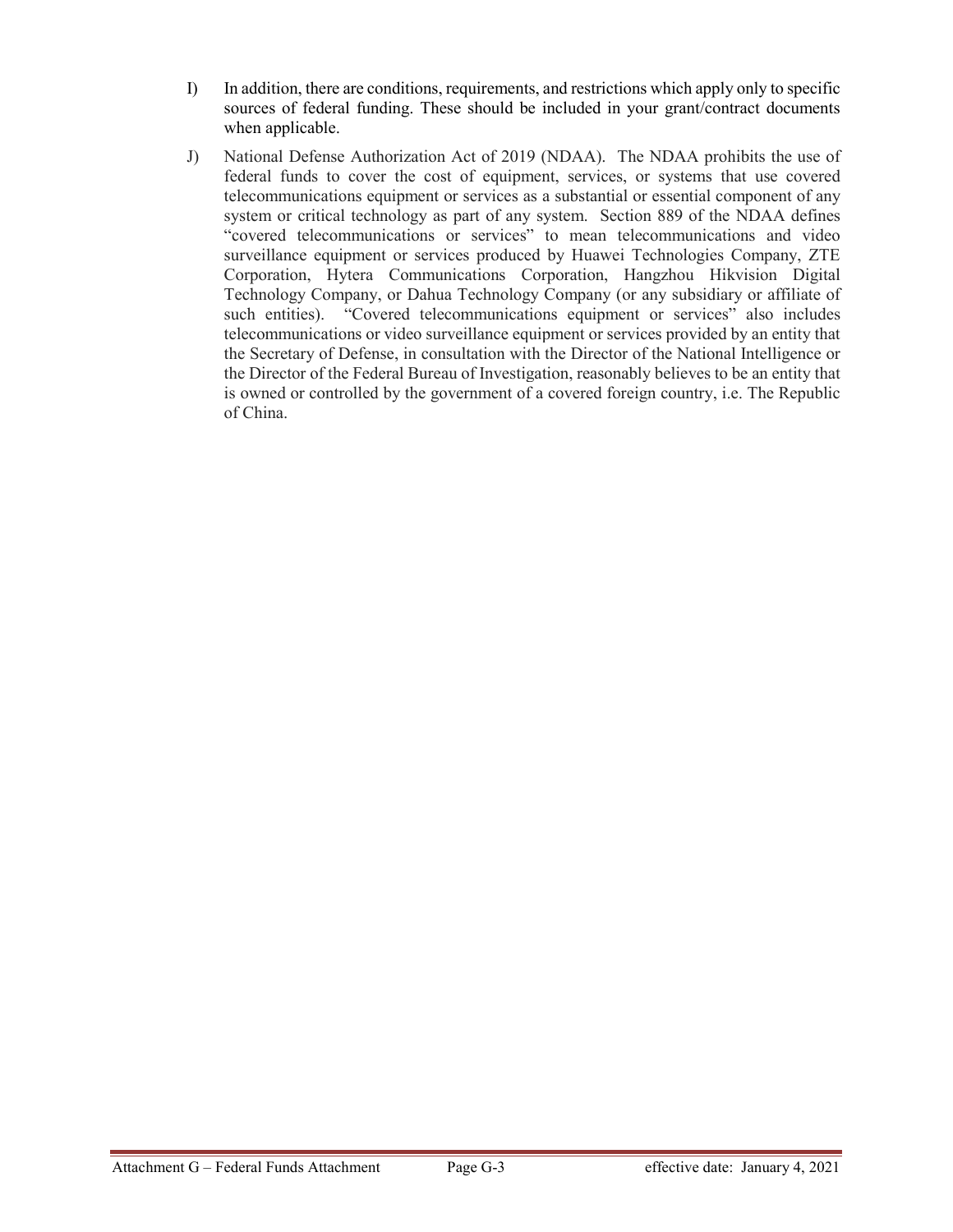#### **G-1 CERTIFICATION REGARDING LOBBYING**

## **Certification for Contracts, Grants, Loans, and Cooperative Agreements**

The undersigned certifies, to the best of his or her knowledge and belief, that:

- (1) No Federal appropriated funds have been paid or will be paid, by or on behalf of the undersigned, to any person for influencing or attempting to influence an officer or employee of any agency, a Member of Congress, an officer or employee of Congress, or an employee of a Member of Congress in connection with the awarding of any Federal contract, the making of any Federal grant, the making of any Federal loan, the entering into of any cooperative agreement, and the extension, continuation, renewal, amendment, or modification of any Federal contract, grant, loan, or cooperative agreement.
- (2) If any funds other than Federal appropriated funds have been paid or will be paid to any person for influencing or attempting to influence an officer or employee of any agency, a Member of Congress, an officer or employee of Congress, or an employee of a Member of Congress in connection with this Federal contract, grant, loan, or cooperative agreement, the undersigned shall complete and submit Standard Form-LLL, "Disclosure Form to Report Lobbying," in accordance with its instructions.
- (3) The undersigned shall require that the language of this certification be included in the award documents for all sub-awards at all tiers (including subcontracts, sub-grants, and contracts under grants, loans, and cooperative agreements) and that all sub-recipients shall certify and disclose accordingly.

This certification is a material representation of fact upon which reliance was placed when this transaction was made or entered into. Submission of this certification is a prerequisite for making or entering into this transaction imposed by Section 1352, title 31, U.S. Code. Any person who fails to file the required certification shall be subject to a civil penalty of not less than \$10,000 and not more than \$100,000 for each such failure.

| Award No.                                                   | Organizational Entry              |
|-------------------------------------------------------------|-----------------------------------|
| Name and Title of Official Signing for Organizational Entry | Telephone No. Of Signing Official |
| Signature of Above Official                                 | Date Signed                       |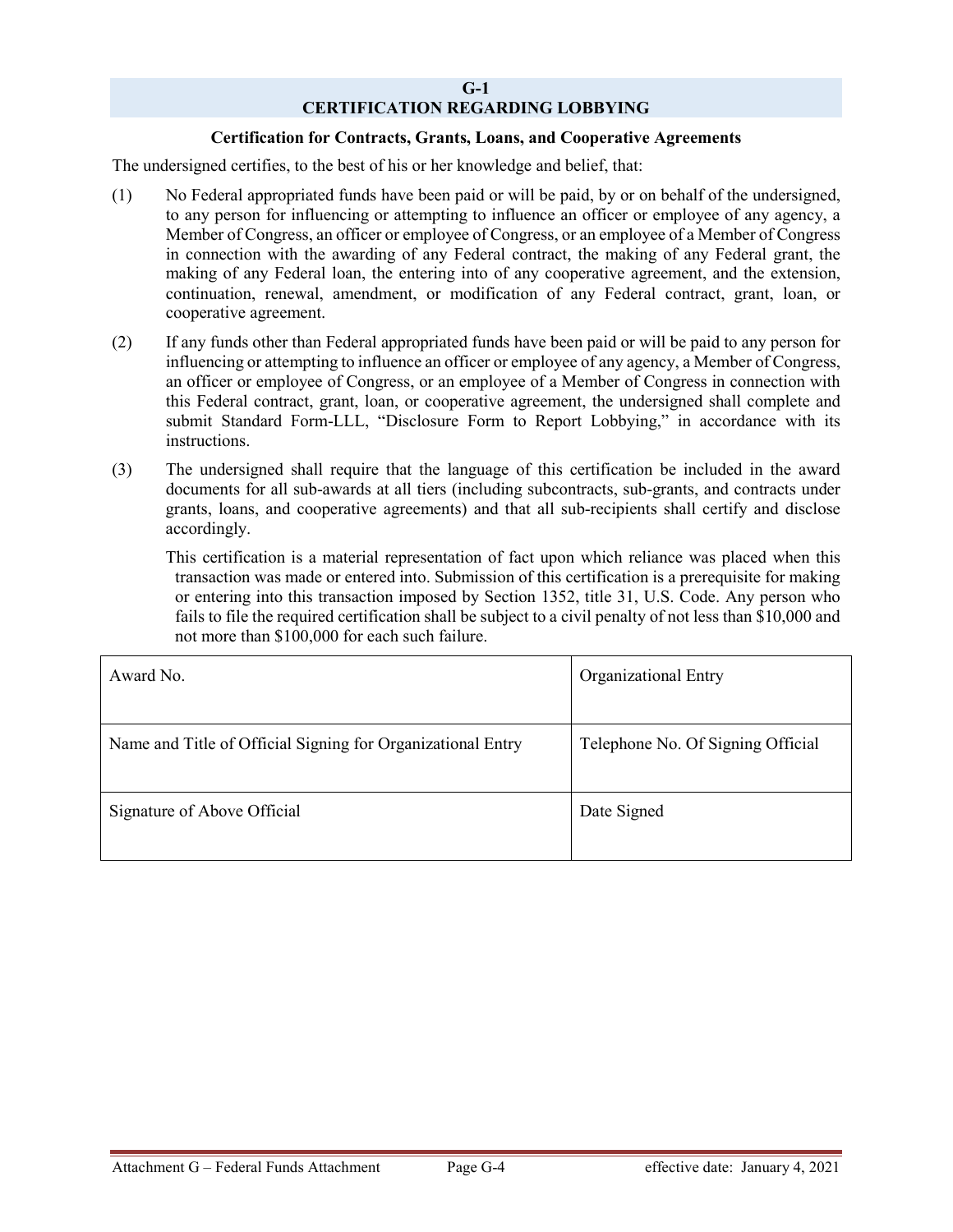| $G-2$<br><b>DISCLOSURE OF LOBBYING ACTIVITIES</b>                                                                                                                                                           |                                                           |                                                                                                                                                                                                                            |  |
|-------------------------------------------------------------------------------------------------------------------------------------------------------------------------------------------------------------|-----------------------------------------------------------|----------------------------------------------------------------------------------------------------------------------------------------------------------------------------------------------------------------------------|--|
| Complete this form to disclose lobbying activities pursuant to 31 U.S.C. 1352                                                                                                                               |                                                           |                                                                                                                                                                                                                            |  |
| 1. Type of Federal Action:<br>2. Status of Federal Action:<br>a. Contract<br>b. Initial award<br>b. Grant<br>c. Cooperative Agreement<br>c. Post-award<br>d. Loan<br>e. Loan guarantee<br>f. Loan insurance | a. Bid/Offer/application                                  | 3. Report Type:<br>a. Initial filing<br>b. Material change<br>For Material Change Only:<br>quarter $\frac{1}{\sqrt{1-\frac{1}{2}}\sqrt{1-\frac{1}{2}}\left(\frac{1}{2}-\frac{1}{2}\right)}$<br>Year<br>Date of last report |  |
| 4. Name and Address of Reporting Entity:                                                                                                                                                                    |                                                           | 5. If Reporting Entity in No. 4 is a Subawardee,<br><b>Enter Name and Address of Prime:</b>                                                                                                                                |  |
| $\Box$ Prime $\Box$ Subawardee Tier _______, if known:<br>Congressional District, if known:                                                                                                                 | Congressional District, if known:                         |                                                                                                                                                                                                                            |  |
| 6. Federal Department/Agency:                                                                                                                                                                               |                                                           | 7. Federal Program Name/Description:                                                                                                                                                                                       |  |
|                                                                                                                                                                                                             |                                                           |                                                                                                                                                                                                                            |  |
| 8. Federal Action Number, if known:                                                                                                                                                                         | CFDA Number, if applicable:<br>9. Award Amount, if known: |                                                                                                                                                                                                                            |  |
| 10. a. Name and Address of Lobbying Registrant<br>(if individual, last name, first name, MI):                                                                                                               |                                                           | b. Individuals Performing Services (including address<br>if different from No. 10a) (last name, first name, MI):                                                                                                           |  |
| 11. Amount of Payment (check all that apply)                                                                                                                                                                | 13. Type of Payment (check all that apply)                |                                                                                                                                                                                                                            |  |
| $\Box$ actual $\Box$ planned<br>\$                                                                                                                                                                          | $\Box$ a. retainer                                        |                                                                                                                                                                                                                            |  |
| 12. Form of Payment (check all that apply)                                                                                                                                                                  | $\Box$ b. one-time                                        |                                                                                                                                                                                                                            |  |
| $\Box$ a. cash $\Box$ b. in-kind, specify:                                                                                                                                                                  |                                                           | $\Box$ c. commission                                                                                                                                                                                                       |  |
| nature<br>value: $\qquad \qquad$                                                                                                                                                                            | $\Box$ d. contingent fee                                  |                                                                                                                                                                                                                            |  |
| $\Box$ e. deferred                                                                                                                                                                                          |                                                           |                                                                                                                                                                                                                            |  |
|                                                                                                                                                                                                             | $\Box$ f. other; specify:                                 |                                                                                                                                                                                                                            |  |
| 14. Brief Description of Services Performed or to be Performed and Date(s) of Service, including officer(s),                                                                                                |                                                           |                                                                                                                                                                                                                            |  |
| employee(s), or Member(s) contacted, for Payment Indicated in Item 11:<br>(attach Continuation Sheet(s) SF-LLLA, if necessary)                                                                              |                                                           |                                                                                                                                                                                                                            |  |
| 15. Continuation Sheet(s) SF-LLLA attached:<br>$\Box$ Yes                                                                                                                                                   | $\Box$ No                                                 |                                                                                                                                                                                                                            |  |
| 16. Information requested through this form is<br>authorized by title 31 U.S.C. Section 1352. This<br>disclosure of lobbying activities is a material                                                       | Signature:                                                |                                                                                                                                                                                                                            |  |
| representation of fact upon which reliance was placed                                                                                                                                                       |                                                           |                                                                                                                                                                                                                            |  |
| by the tier above when this transaction was made or                                                                                                                                                         |                                                           |                                                                                                                                                                                                                            |  |
| entered into. This disclosure is required pursuant to 31<br>U.S.C. 1352. This information will be available for                                                                                             | Title:                                                    |                                                                                                                                                                                                                            |  |
| public inspection. Any person who fails to file the                                                                                                                                                         |                                                           |                                                                                                                                                                                                                            |  |
| required disclosure shall be subject to a civil penalty of                                                                                                                                                  |                                                           |                                                                                                                                                                                                                            |  |
| not less than\$10,000 and not more than \$100,000 for                                                                                                                                                       | Date:                                                     |                                                                                                                                                                                                                            |  |
| each such failure.                                                                                                                                                                                          |                                                           | Authorized for Local Reproduction                                                                                                                                                                                          |  |
| <b>Federal Use Only</b>                                                                                                                                                                                     |                                                           | Standard Form LLL (Rev. 7-97)                                                                                                                                                                                              |  |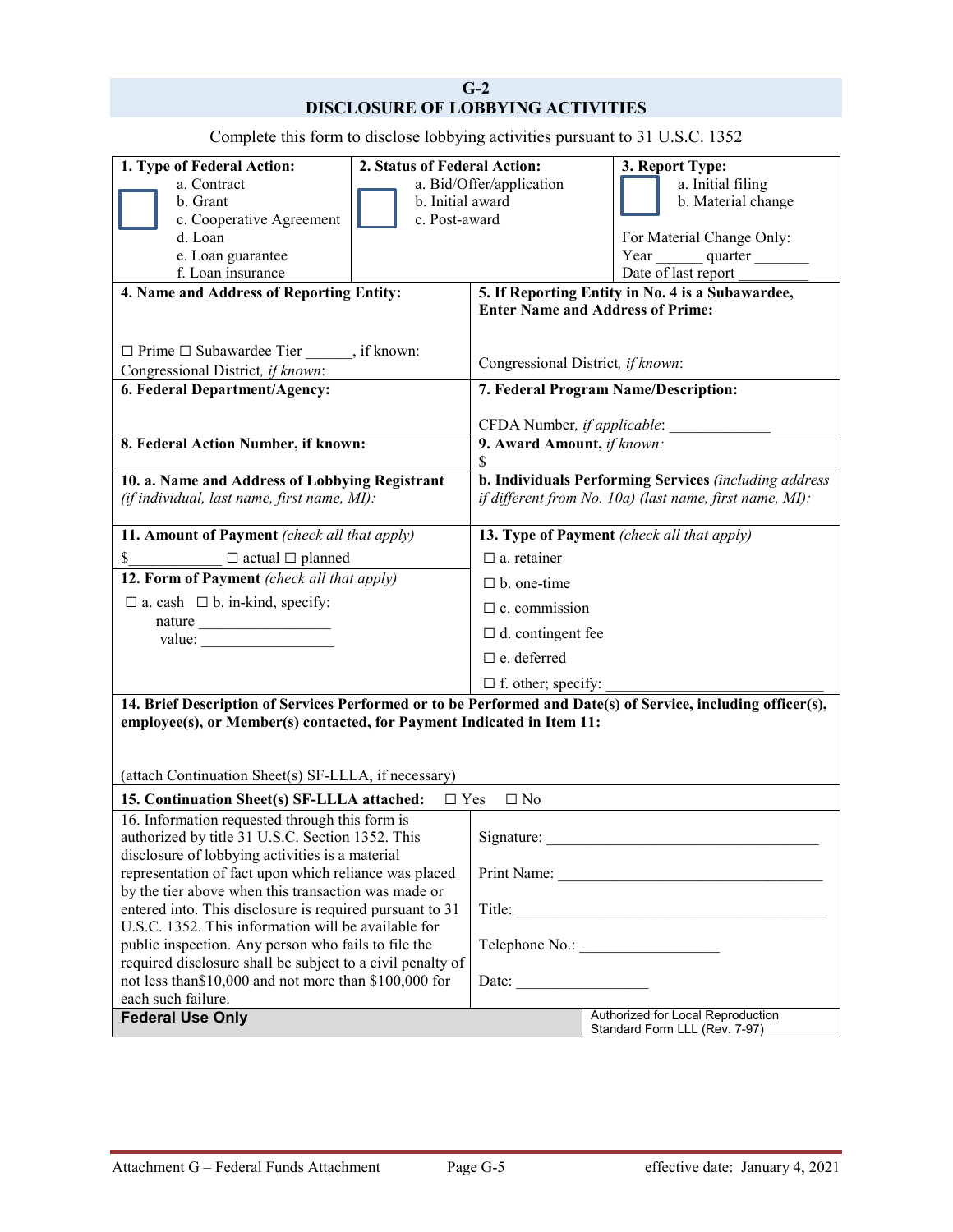# **INSTRUCTIONS FOR COMPLETION OF SF-LLL, DISCLOSURE OF LOBBYING ACTIVITIES**

This disclosure form shall be completed by the reporting entity, whether sub-awardee or prime Federal recipient, at the initiation or receipt of a covered Federal action, or a material change to a previous filing, pursuant to title 31 U.S.C. Section 1352. The filing of a form is required for each payment or agreement to make payment to any lobbying entity for influencing or attempting to influence an officer or employee of any agency, a Member of Congress, an officer or employee of Congress, or an employee of a Member of Congress in connection with a covered Federal action. Complete all items that apply for both the initial filing and material change report. Refer to the implementing guidance published by the Office of Management and Budget for additional information.

- 1. Identify the type of covered Federal action for which lobbying activity is and/or has been secured to influence the outcome of a covered Federal action.
- 2. Identify the status of the covered Federal action.
- 3. Identify the appropriate classification of this report. If this is a follow-up report caused by a material change to the information previously reported, enter the year and quarter in which the change occurred. Enter the date of the last previously submitted report by this reporting entity for this covered Federal action.
- 4. Enter the full name, address, city, State and zip code of the reporting entity. Include Congressional District, if known. Check the appropriate classification of the reporting entity that designates if it is, or expects to be, a prime or sub-award recipient. Identify the tier of the sub-awardee, e.g., the first sub-awardee of the prime is the 1st tier. Sub-awards include but are not limited to subcontracts, sub-grants and contract awards under grants.
- 5. If the organization filing the report in item 4 checks "Sub-awardee," then enter the full name, address, city, State and zip code of the prime Federal recipient. Include Congressional District, if known.
- 6. Enter the name of the Federal agency making the award or loan commitment. Include at least one organizational level below agency name, if known. For example, Department of Transportation, United States Coast Guard.
- 7. Enter the Federal program name or description for the covered Federal action (item 1). If known, enter the full Catalog of Federal Domestic Assistance (CFDA) number for grants, cooperative agreements, loans, and loan commitments.
- 8. Enter the most appropriate Federal identifying number available for the Federal action identified in item 1 (e.g., Request for Proposal (RFP) number; Invitation for Bid (IFB) number; grant announcement number; the contract, grant, or loan award number; the application/proposal control number assigned by the Federal agency). Include prefixes, e.g., "RFP-DE-90-001."
- 9. For a covered Federal action where there has been an award or loan commitment by the Federal agency, enter the Federal amount of the award/loan commitment for the prime entity identified in item 4 or 5.
- 10. (a) Enter the full name, address, city, State and zip code of the lobbying registrant under the Lobbying Disclosure Act of 1995 engaged by the reporting entity identified in item 4 to influence the covered Federal action.
- 11. (b) Enter the full names of the individual(s) performing services, and include full address if different from 10 (a). Enter Last Name, First Name, and Middle Initial (MI).
- 12. The certifying official shall sign and date the form and print his/her name, title, and telephone number.

According to the Paperwork Reduction Act, as amended, no persons are required to respond to a collection of information unless it displays a valid OMB Control Number. The valid OMB control number for this information collection is OMB No. 0348-0046. Public reporting burden for this collection of information is estimated to average 10 minutes per response, including time for reviewing instructions, searching existing data sources, gathering and maintaining the data needed, and completing and reviewing the collection of information. Send comments regarding the burden estimate or any other aspect of this collection of information, including suggestions for reducing this burden, to the Office of Management and Budget, Paperwork Reduction Project (0348-0046), Washington, DC 20503.